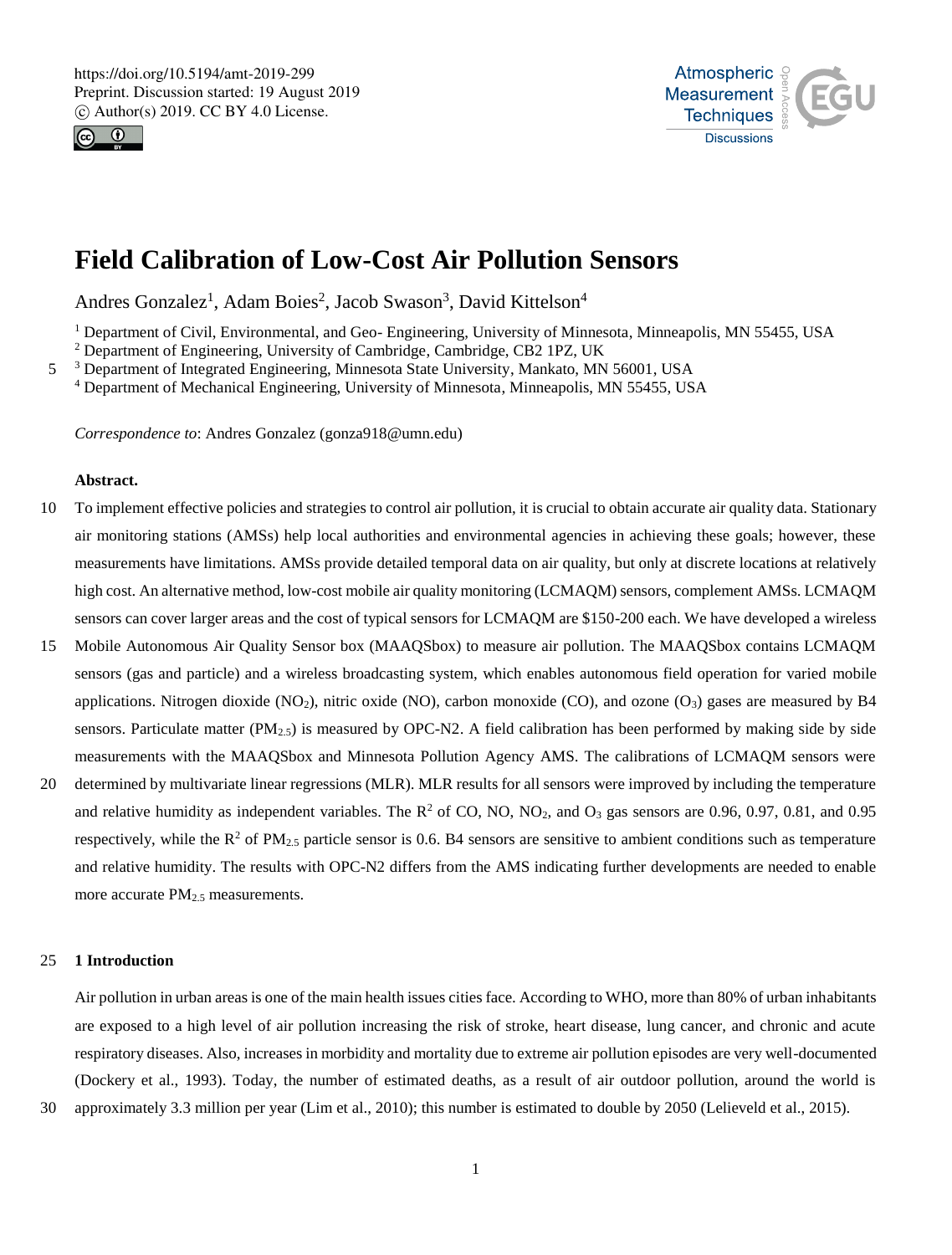



To implement effective policies and strategies to control air pollution, it is crucial to obtain accurate air quality data. These data are essential to assess the public health impact of air pollution and to evaluate the effectiveness of any plan to address the problem. Stationary air monitoring stations (AMS) help us in achieving these goals; however, these measurements have limitations. AMS provide data on air quality in only one specific location, meaning there are uncertainties about air quality

- 35 nearby (California Environmental Health, 2017). Also, AMS measurements may not represent human street-level exposures, as the AMS sample inlet heights can be greater than 3 m (EPA, 2018). Given the large heterogeneity of air pollution within a roadway and nearby, the significant differences in pollution throughout an urban environment are not captured by singlelocation measurements. The second limitation is the cost of an AMS, which can reach \$150,000-200,000 or more (UNEP, 2015). This is an important limitation for local governments where budgetary constraints limit the number of AMS sites.
- 40 An alternative method, low-cost, mobile air quality monitoring (LCMAQM) sensors, can complement AMS measurements. First, LCMAQM sensors can cover larger stationary areas, and thus supplement AMS data. They can also obtain more spatial resolution in air quality measurements since mobile sensors can be placed in a moving car, truck, train, bus, or other mobile sources. Second, the cost of typical sensors for LCMAQM are only \$150-200 each; thus, this technology is more accessible for local governments or authorities, crucially in developing countries where pollution levels are typically the highest (Arceo
- 45 et al., 2016).

However, the LCMAQM technology has limitations. The data obtained by these sensors are less reliable compared to the data collected by sensors from AMS (Schneider et al., 2017). Environmental conditions, mainly ambient temperature and humidity (Rai et al., 2017) affect the output of LCMAQM sensors. Thus, there are challenges to using this sensor technology in the field where it is impossible to control temperature and relative humidity. In periods of high temperatures, LCMAQM sensors diverge

- 50 from the reference sensors affecting the results of measurements (Castell et al., 2017; Cross et al., 2018; Hagan et al., 2018; Afshar-Mohajer et al., 2018; Mijiling et al., 2017). Similarly, significant errors in measured concentration have been reported at relative humidity higher than 77% (Casey et al., 2018; Afshar-Mohajer et al., 2018; Mijiling et al., 2017; Wei et al., 2018). Consequently, ambient temperature and humidity levels should be included in the algorithms that relate the sensor output to concentrations.
- 55 There are also cross-sensitivities of LCMAQM sensors with other gases, but they vary by sensor type (Castell et al., 2017). The response of each sensor differs; thus, field calibration is required to obtain valid data (Castell et al., 2017). There are several projects using the low-cost sensors in a mobile platform. One of the first research projects in LCMAQM was OpenSense implemented in Zurich and Lausanne, Switzerland using buses, trams, and electrical cars (OpenSense, 2014). Citi-Sense-MOB is another LCMAQM project developed and implemented in Oslo, Norway using buses and electrical bicycles as
- 60 the platforms (Castell et al., 2014). Then this project was extended to seven other cities in Europe (Fishbain et al., 2017). A third project took place in Bari, Italy in which a sensor array was mounted in a bus to collect data achieving promising results in air quality measurements (Penza et al., 2017). The LCMAQM has been applied in the U.S as well. In 2017 in Seattle, WA a low-cost sensor array was installed in a hybrid-electric vehicle to collect data of air quality (Larson et al., 2017). In San Francisco, CA, sensor arrays were mounted on two Google Street View mapping vehicles (Apte et al., 2017).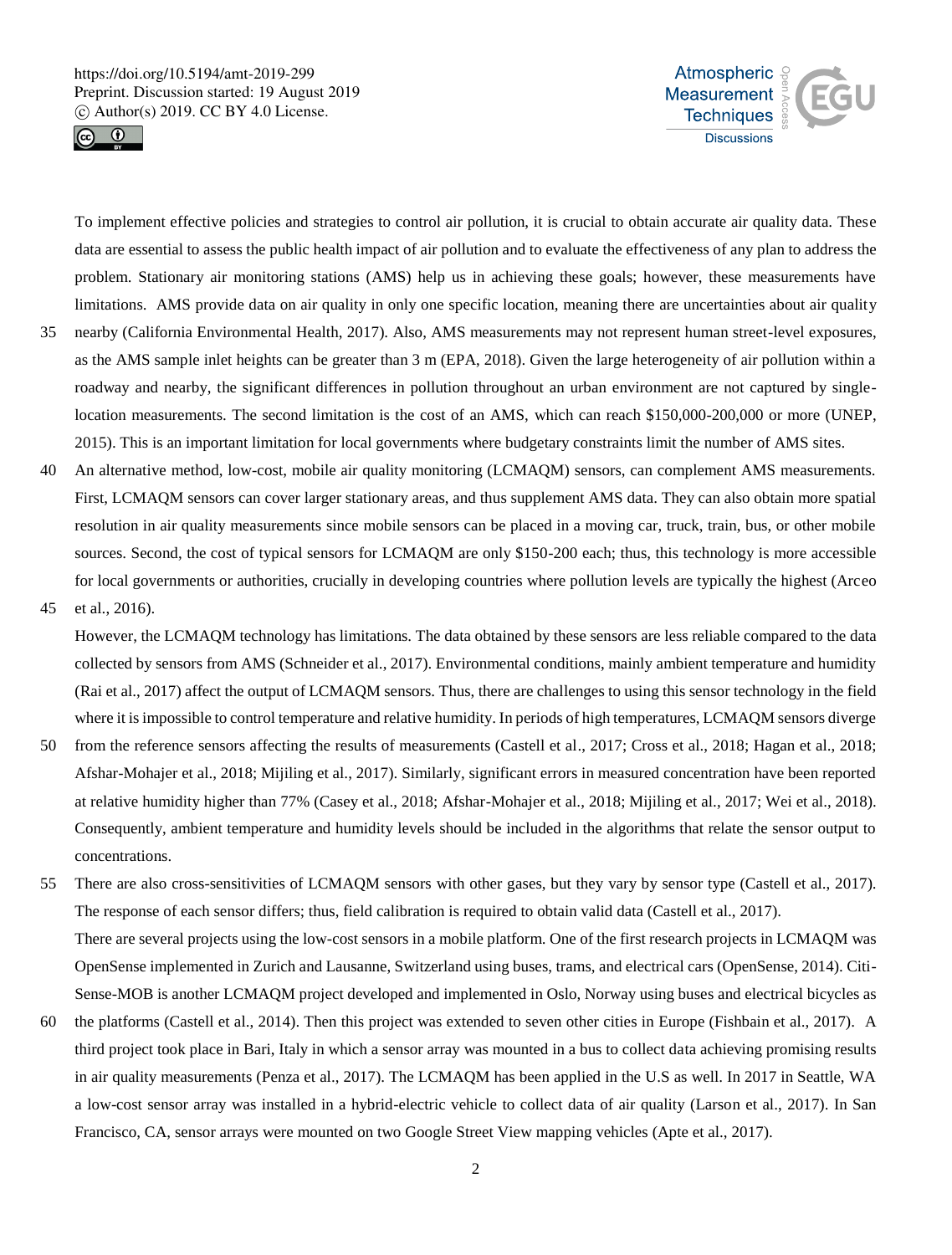



- 65 In this study we extend the range and application of LCMAQM by developing a wireless Mobile Autonomous Air Quality Sensor box (MAAQSbox) to measure air pollution. The MAAQSbox holds LCMAQM sensors (gas and particle) and a wireless broadcasting system, all available on the market. The gas sensors measure atmospheric concentrations of carbon monoxide (CO), ground-level ozone  $(O_3)$ , nitrogen dioxide  $(NO_2)$ , and nitric oxide  $(NO)$ . The particle sensor is an Optical Particle Monitor (OPC) that measures  $PM_1$ ,  $PM_{2.5}$ , and  $PM10$ . There are also sulfur dioxide (SO<sub>2</sub>), lung deposited surface area (LDSA),
- 70 and volatile organic compounds (VOCs) sensors In the MAAQSbox but they are not included in this assessment. The MAAQSbox is a tool to provide spatiotemporally resolved air quality information, helping to identify local hot-spots of air pollution. The data it provides can be processed to determine impact of urban design (street canyons), road management (stoplight timing), and vehicle technologies (emission indexes of light duty and heavy-duty vehicles). The MAAQSbox allows for autonomous measurement in host vehicles, as a mobile monitoring platform that has the unique capabilities of
- 75 measurements in a variety of environments. A special feature of the MAAQSbox is protection from potentially damaging conditions, e.g. high humidity, rain, or car washes.

While autonomous LCMAQM operation allows for greater system flexibility, the applicability of the device is determined by the accuracy of the resulting measurement data. (Castell et al., 2017). This study examines the quality of the LCMAQM data by assessing the performance of MAAQSbox relative to Minnesota Pollution Control Agency AMS regulatory equipment. We

80 conducted a calibration in the field evaluating the impact of temperature, relative humidity, and cross-sensitivity in the calculation of the concentrations.

## **2. Methods**

## **2.1 Description of MAAQSbox**

The MAAQSbox is a unique autonomous device that houses several gas and particle sensors, includes hazard protection and 85 thermal conditioning of sample streams, and continuously broadcasts measured concentrations and system status. The MAAQSbox can function under various and extreme weather conditions. For instance, it has a system to protect the sensors during rain or relatively high humidity. It also works well in an extreme temperature range (-30°-30°). This is a key variable during winter in Minneapolis-Saint Paul metro area, MN where the MAAQSbox will be tested.

- As shown in Fig.1, the MAAQSbox contains the sensors for detection, pumps for advecting flow through the device, a heater 90 to control the temperature, and an Arduino for system control. The Arduino controls the pumps, valves, and other devices that protect the MAAQSbox from water and humidity, as outlined in Fig. 2. There is also a board with a SIM card for wireless data transmission. The MAAQSbox is designed to be mounted on a bus, specifically it will be located above the bus's driver seat, and it will sample the ambient environment ahead of the bus by pumping outside air from above the driver seat, near the frontloading door. The MAAQSbox could be also placed in a car, train, or other mobile platforms. The dimensions of the
- 95 MAAQSbox are 99 cm length, 11 cm width, and 15 cm height. As shown in Fig.1, air flows through an impactor, removing particles larger than 10 μm. Then, a humidity sensor determines the relative humidity, giving a signal to the Arduino allowing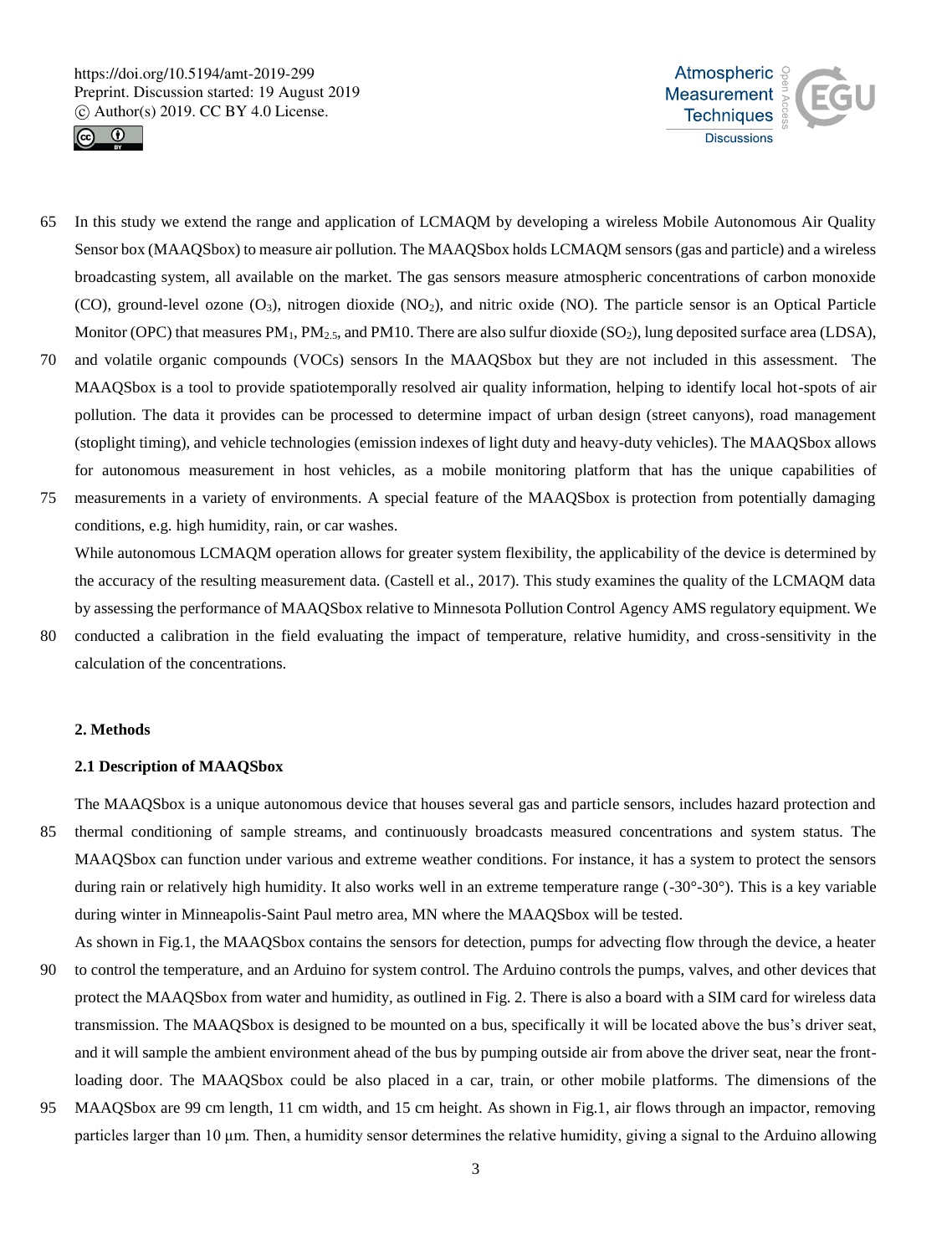



for determination of whether it is safe to advect flow into the sensor array. Subsequently, the sample air flows through a 3 way valve and heater to maintain temperature and humidity levels within desired targets. Finally, a 3-way connector distributes the air to sensor areas.

- 100 The MAAQSbox holds seven gas sensors and two particle sensors. The gas sensors included in the calibration are  $CO$ ,  $O_3$ , NO2, and NO (B4 sensors AlphaSense, Inc.) and particle that measures PM1, PM2.5, and PM<sup>10</sup> (OPC-N2 AlphaSense Inc.). These sensors were installed in a Flow Sensing Cell Apparatus (FSCA). The FSCA was designed considering the sensor dimensions and the flow required for low residence time that is  $< 10$  s.
- The environmental sensors include a humidity sensor (HX71-VI, Omega), an optical rain sensor that detects increased the 105 refraction of light on the windshield due to the presence of water, and the water sensor that detects the amount of water collected in a water trap associated with the impactor as shown in Fig. 1.



**Figure 1:** Schematic of The Mobile Autonomous Air Quality Sensor box (MAAQSbox). The pump vacuums the air from the Impactor to the whole system.

110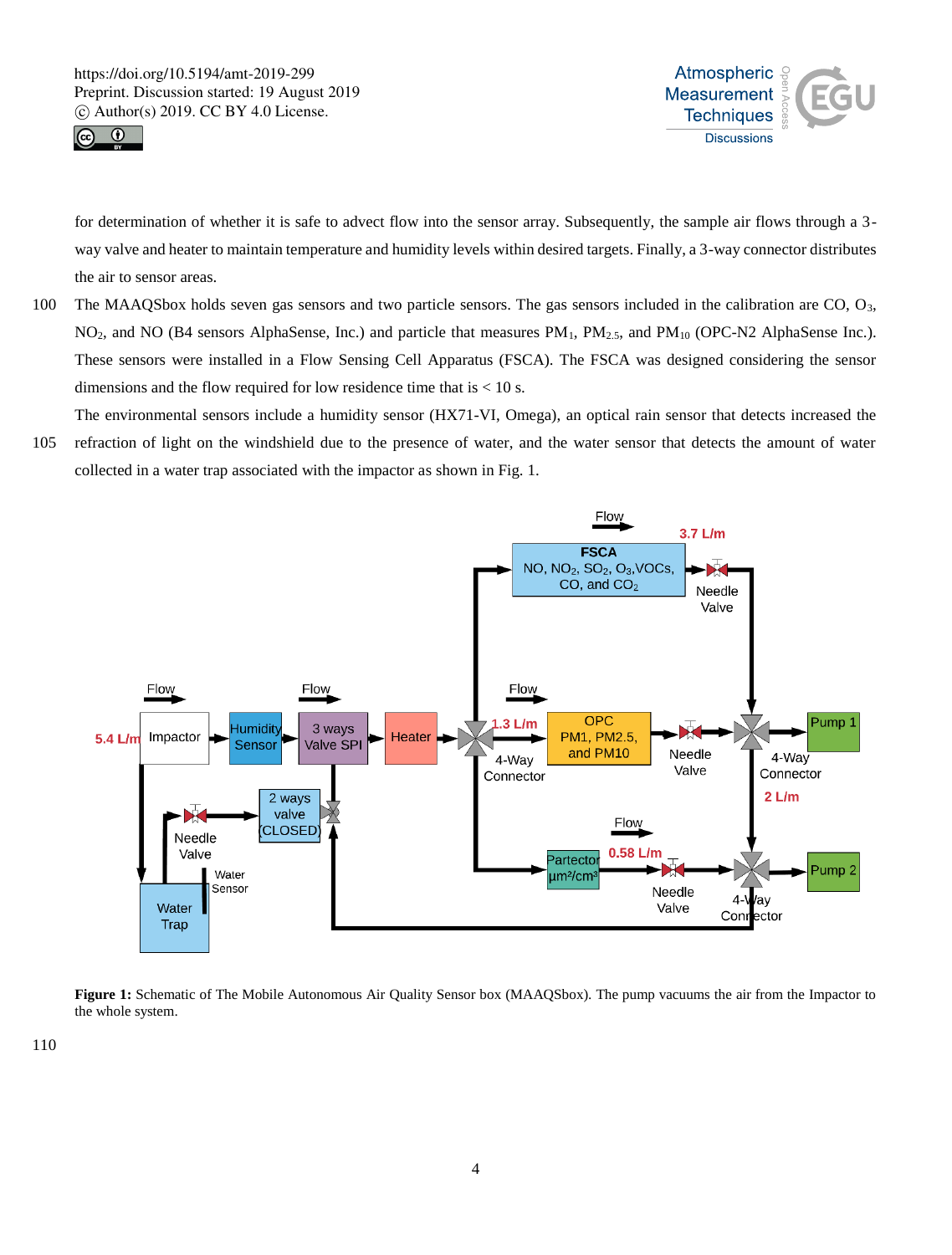



The heater system allows the MAAQSbox to maintain the temperature in the sensor measurement area at 28°C. The heater was developed to withstand winter in Minneapolis-Saint Paul metro area because low temperatures can affect sensor 115 performance and high relative humidity levels can damage the sensors.

The Arduino is an open-source platform used for building electronic projects. In the MAAQSbox, Arduino controls the pumps and valves and uses data from the humidity sensor, the water sensor, the temperature sensor, and the rain sensor. The Arduino prevents rainwater or high humidity from entering the system in two ways. When the rainwater sensor detects droplets, the pumps are turned off and the valves are switched to bypass the sensors. Similarly, if the relative humidity is equal or higher 120 than 80%, the valves switch to bypass the sensors. Fig.2 shows the support process using Arduino.



**Fig.2** Control logic to respond to rainwater and humidity in the MAAQSbox. The Arduino receives signals from the humidity and rain sensors, which it uses in a control platform to modulate the valves and pumps such that sensors are protected from damaging high humidity environments.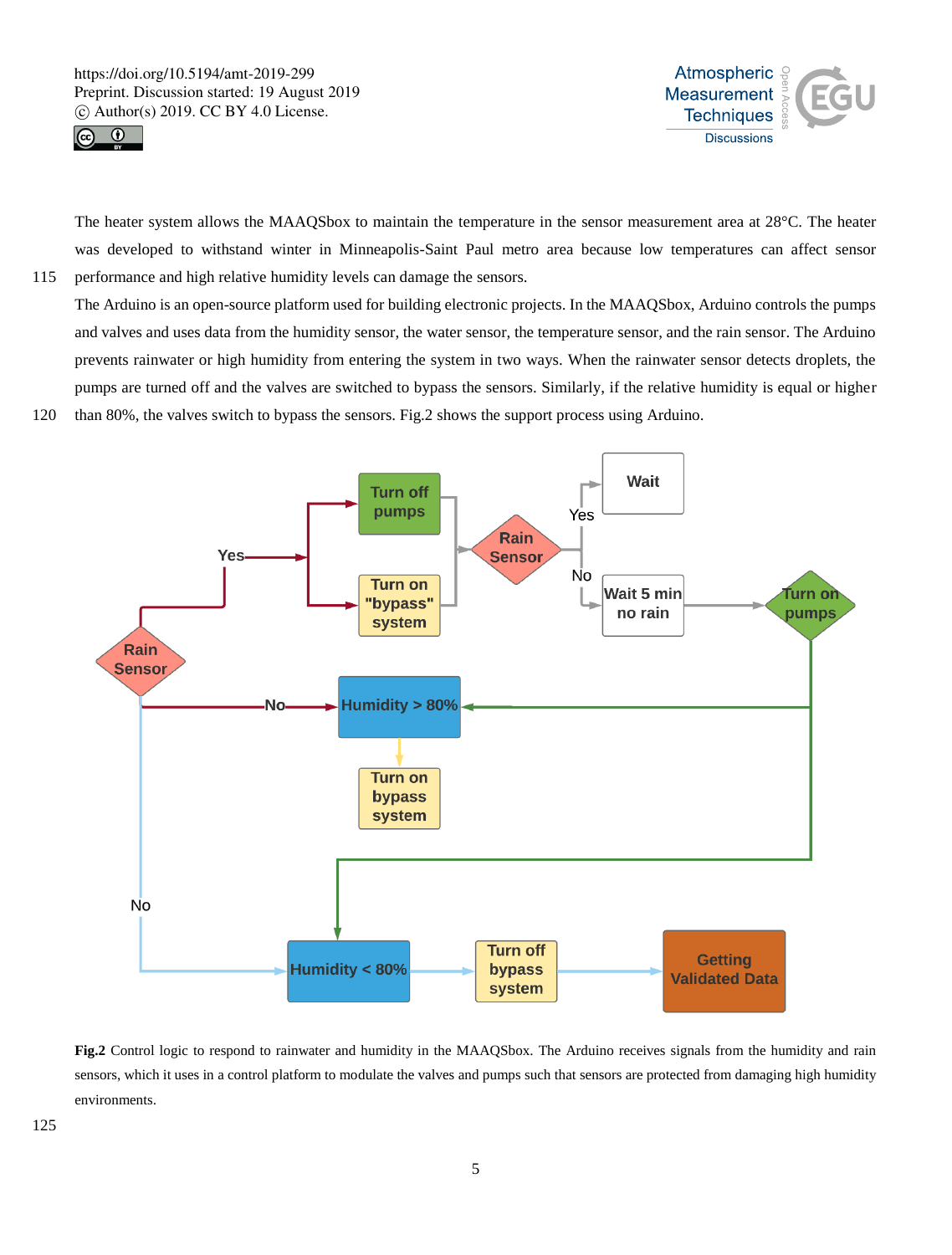



The signal of each sensor is processed by a Yocto-Board. The CO, O3, NO2, and NO, sensors use Yocto-0-10V-Rx boards. This board reads the instantaneous (1 Hz) value of any sensor following the 0-10 V standard (Yoctopuce, 2018a). The outputs from OPC-N2 are read by Yocto-SPI. The humidity, rain, and water sensors and valve position are read by Arduino. All data from Arduino is sent to Yocto-Serial. All the sensors and Arduino data are broadcast by YoctoHub-GSM-3G. The YoctoHub-130 GSM-3G is a wireless-enabled module to access Yocto-0-10V-Rx, Yocto-RS232, Yocto-SPI, and Yocto-Serial remotely through a 3G GSM cellular network (Yoctopuce, 2018b). However, the data were retrieved by each Yocto board and Python

## **2.2 Sensor Technology**

## **2.2.1 NO2, NO, CO, and O<sup>3</sup> Sensors**

instead of YoctoHub-GSM-3G. The sensors were set to collect data at 1 Hz.

- 135 The NO<sub>2</sub>, NO, CO, and O<sub>3</sub> gases are measured by AlphaSense B4 sensors. A B4 sensor contains three main components. As shown in Fig.3, from the top to the bottom, the first component is a gas chamber and a filter to improve gas selectivity. The second is an electrochemical cell where four electrodes are in a liquid electrolyte solution. Finally, in the lower section there is a reservoir of electrolyte solution and connections to the electrodes (Baron and Saffell, 2017). AlphaSense B4 sensors are electrochemical cells that generate a current that is linearly proportional to the fractional volume of the target gas species. Each
- 140 sensor contains Working, Auxiliary, Reference, and Counter electrodes (Spinelle et al., 2015). The target gas diffuses through a membrane where electrochemical oxidation (NO and CO) or reduction  $(NO<sub>2</sub>$  and  $O<sub>3</sub>)$  occurs at the working electrode, generating a current signal (Mijiling et al., 2017; Spinelle et al., 2015). This electric signal is balanced by the counter electrode (AlphaSense, 2018; Mijiling et al., 2017). The reference electrode anchors the working electrode and helps to maintain working electrode performances and its sensitivity (AlphaSense, 2018). The auxiliary electrode is not exposed to the target gas. This is
- 145 to provide the background current to the current observed in the working electrode (Baron and Saffell, 2017). An individual sensor board also designed by AlphaSense was used to reduce environment noise achieving reported ppm or ppb resolution in accordance with the sensor specifications (AlphaSense, 2016; Mijiling et al., 2017).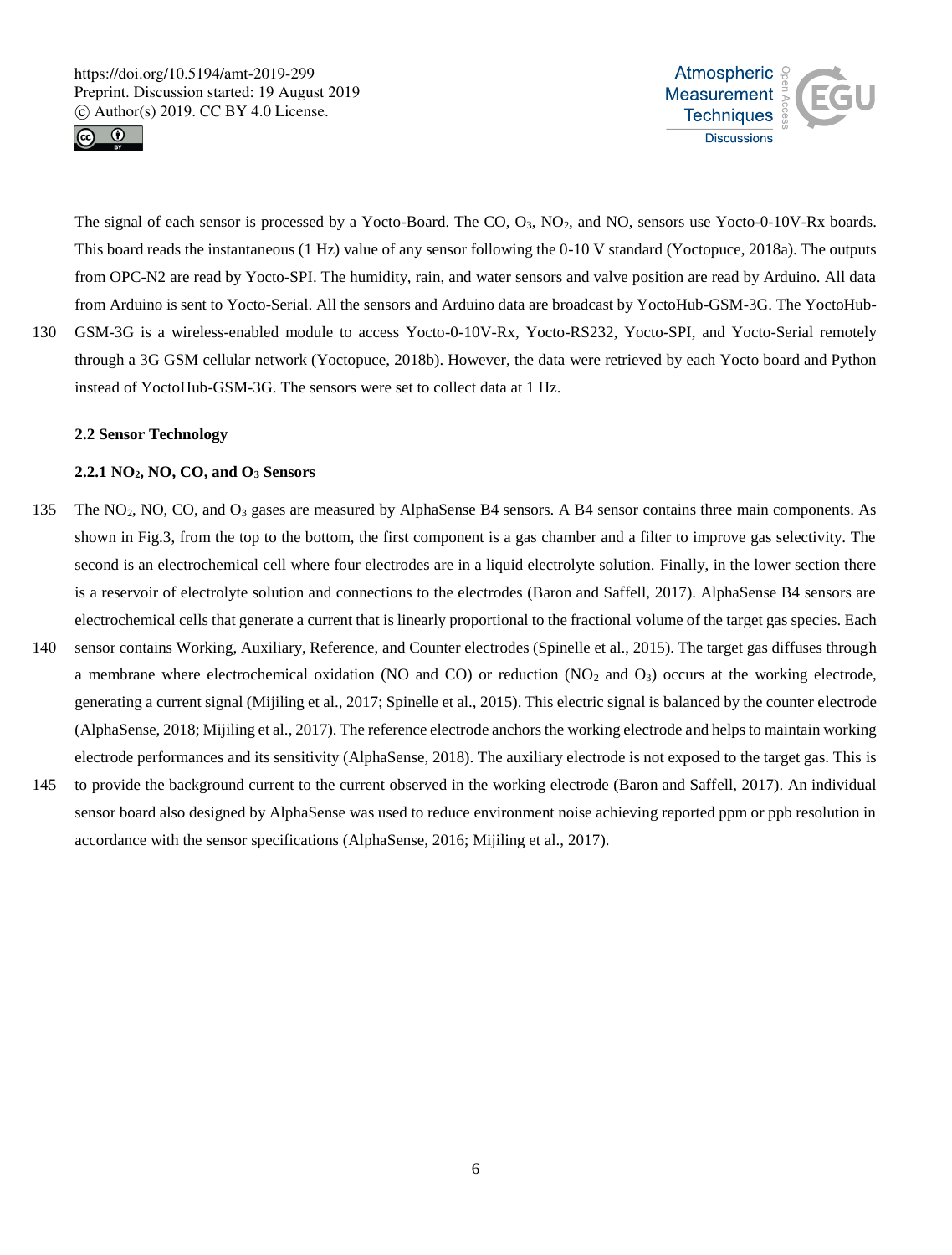





150 **Fig. 3.** Plot a Schematic diagram of electrochemical toxic gas sensor. From the top to the bottom: Working, Auxiliary, Reference, and Counter electrodes.

## **2.2.2 Particle Sensor: Optical Particle Monitor (OPC-N2)**

OPC-N2 is a particle sensor developed by AlphaSense. OPC-N2 obtains measurements by passing particles through a chamber 155 illuminated by a laser beam scatter light into the particle optical detector (Walser et al., 2017; AlphaSense, 2015). The intensity of light scattered from aerosol particles is a function of particle size, shape, and composition. The OPC-N2 measures size and number of particles in 16 bins from 0.38  $\mu$ m to 17  $\mu$ m (Sousan et al., 2016). The mass concentrations for three particle sizes, PM<sub>1</sub>, PM<sub>2.5</sub>, and PM<sub>10</sub>, are calculated using the measurements of size and number of particles (AlphaSense, 2015). The OPC-N2 assumes spherical particles with a density is 1,650 kg m-3 and a volume-weighting factor of 1.0 (Sousan et al., 2016).

160

## **2.3 Calibration**

The calibration process includes two processes: laboratory calibration and field calibration.

## **2.3.1 Calibration in the laboratory**

The calibration in the lab was conducted for CO, NO, and NO<sub>2</sub>. The references were cylinders with certain concentrations. 165 The concentrations were calculated using the equation provide by the manufacturer. This equation does include the temperature but not the relative humidity. The Eq. (1) presents details of the variables included.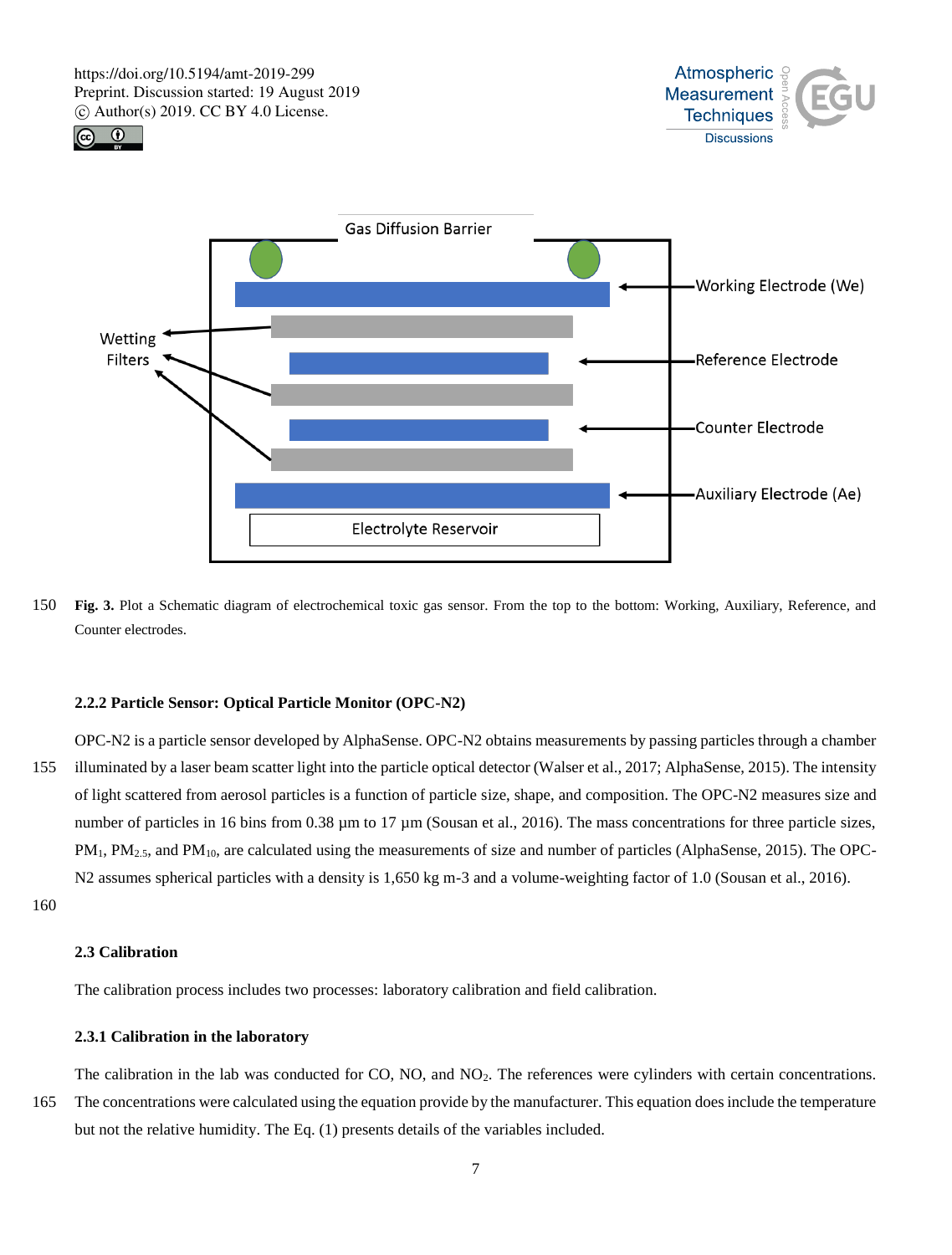



## *Conc* [ppb or ppm] = ((*We - We<sub>zero</sub>*) - (*Ae - Ae<sub>zero</sub>*)  $\times$  *T*<sub>correct</sub>)/*Sens*, (1)

Where *We* is working electrode voltage, *Wezero* is working electrode offset error, Ae is auxiliary electrode, Aezero is auxiliary 170 electrode offset error, *TCorrect* is Temperature correction, and *Sens* is the sensitivity [V/ppm or V/ppb].

- The working electrode offset error, auxiliary electrode offset error and sensitivity were obtained from best fits to data. The temperature factors were provided by the manufacturer. The correlation between reference and measured concentrations were 0.99, 0.98, and 0.95 for CO, NO, NO<sub>2</sub>, respectively. There were no standard calibration generators of  $O_3$  or particles available for the respective ozone and particle sensors. When the calibration constants obtained in the laboratory were applied for outside
- 175 measurements, there were reported instances of negative concentrations, as well as significant differences between LCMAQM and air monitoring station (AMS) references. Based on these unsatisfactory results we decided to perform a field calibration using methods similar to those reported by other investigators (Castell et al., 2017; Cross et al., 2018; Spinelle et al., 2015; Walser et al., 2017; Hagan et al., 2018; Mijiling et al., 2017; Zimmerman et al., 2017).

#### **2.3.2 Calibration in the Field**

- 180 The aim of the field calibration is to evaluate the low-cost sensor performance compared to a reference instrument in the field. An AMS provides robust data of the air pollution. Thus, the low-cost sensors were operated side by side with an AMS. This calibration is a key step to obtain reliable data because it includes actual environmental conditions and air quality data for an extended period, typically a few weeks. The calibration does not aim to achieve conclusions about the air quality, only calibration. The sensors provide valuable data but require careful calibration not only in pre-operation stage but also
- 185 periodically throughout operation (Castell et al., 2017; Cross et al., 2018; Spinelle et al., 2015; Walser et al., 2017; Hagan et al., 2018; Mijiling et al., 2017; Zimmerman et al., 2017). The calibration in the field was conducted during September 2018 with the assistance of the Minnesota Pollution Agency

(MPCA). The MAAQSbox was placed next to a MPCA AMS in Minneapolis in a near-road location just south of Interstate 94. This AMS provides air pollutant concentrations for PM<sub>2.5</sub>, O<sub>3</sub>, CO, NO, and NO<sub>2</sub>. The sensors in the AMS are Teledyne

- 190 T200 NO<sub>x</sub> for NO and NO<sub>2</sub>, T300 for CO and T400 for Ozone. The BAM 1020 (Metone) measures PM<sub>2.5</sub> by measuring the attenuation of a beam of beta particles passing through particulate matter collected on a filter tape. The inlet to the MAAQSbox inlet was at the same height and facing the same direction as the AMS inlet. The horizontal difference between the MAAQSbox and AMS inlets was ~30 cm. The field calibration was conducted for 154 hours. Data from the AMS are reported as one-hour averages so MAAQSbox data were averaged over the corresponding periods giving
- 195 154 one-hour averages. Fig. 4(a) shows the inlet of AMS and MAAQSbox while 4(b) is a front view of the AMS. The AMS is represented by the red circle in Fig. 4(c).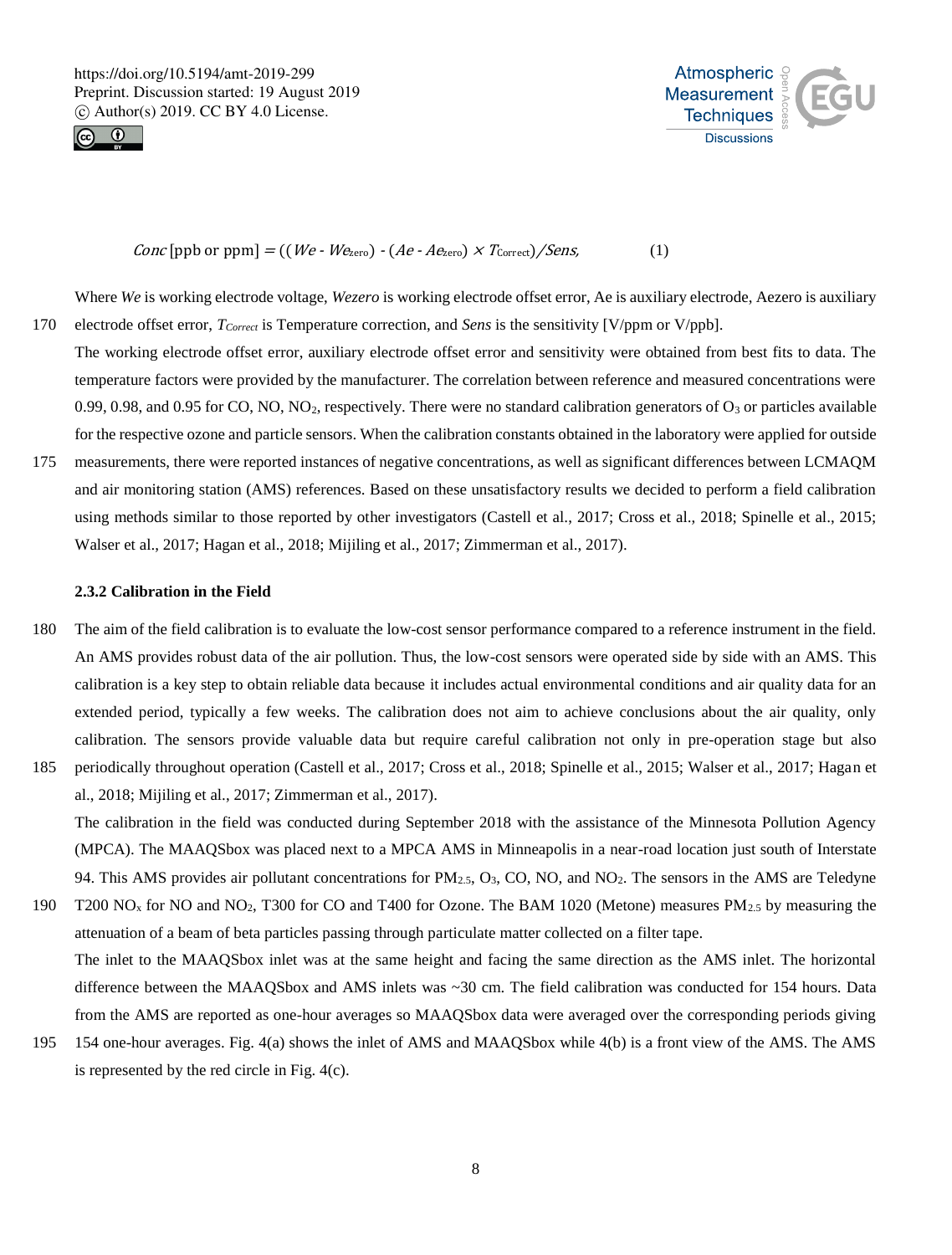







200

**Fig. 4.** The inlets of the Air Monitoring Station (AMS) and the Mobile Autonomous Air Quality Sensor box (MAAQSbox) (a). Zoomed view of the Near-Road AMS (b). Near-Road AMS. (c)The location of the AMS in Minneapolis. © OpenStreetMap contributors 2019. Distributed under a Creative Commons BY-SA License.

C

- 205 The calibration of LCMAQM sensors were determined by multivariate linear regressions (MLR); the independent variables were signals and data from LCMAQM and environmental sensors, while the dependent variable was the concentration of air pollution from AMS. The independent variables of MLR for LCMAQM gas sensors  $(NO_2, NO, CO, and O_3)$  were We and Ae sensor signals. Also, temperature and humidity in the MAAQSbox were included as independent variables in MLR. The particle sensor is handled differently. The OPC-N2 provides the air pollution concentration in microgram per cubic meter
- 210 ( $\mu$ g m<sup>-3</sup>) as a factory calibration; however, MLR was still performed to calibrate the PM<sub>2.5</sub> concentration. The MLR includes as independent variables the OPC-N2 data, temperature, and humidity. The OPC-N2 calibration was conducted with the AMS particle sensor as a reference.

We assumed the relationship between independent variables and the dependent variable is linear. This assumption is justified for three reasons. First, the scatter plot of data suggests a straight-line model. Second, MLRs were used in other projects using

215 the same sensor technologies (Castell et al., 2017; Cross et al., 2018; Hagan et al., 2018). Third, the linear relationship between variables is generally the most parsimonious (Lewis-Beck, 1980). The coefficient of determination  $(R^2)$  and the adjusted coefficient of determination (adjusted- $R^2$ ) and p-value have been evaluated to determine the best-fit model.  $R^2$  is a biased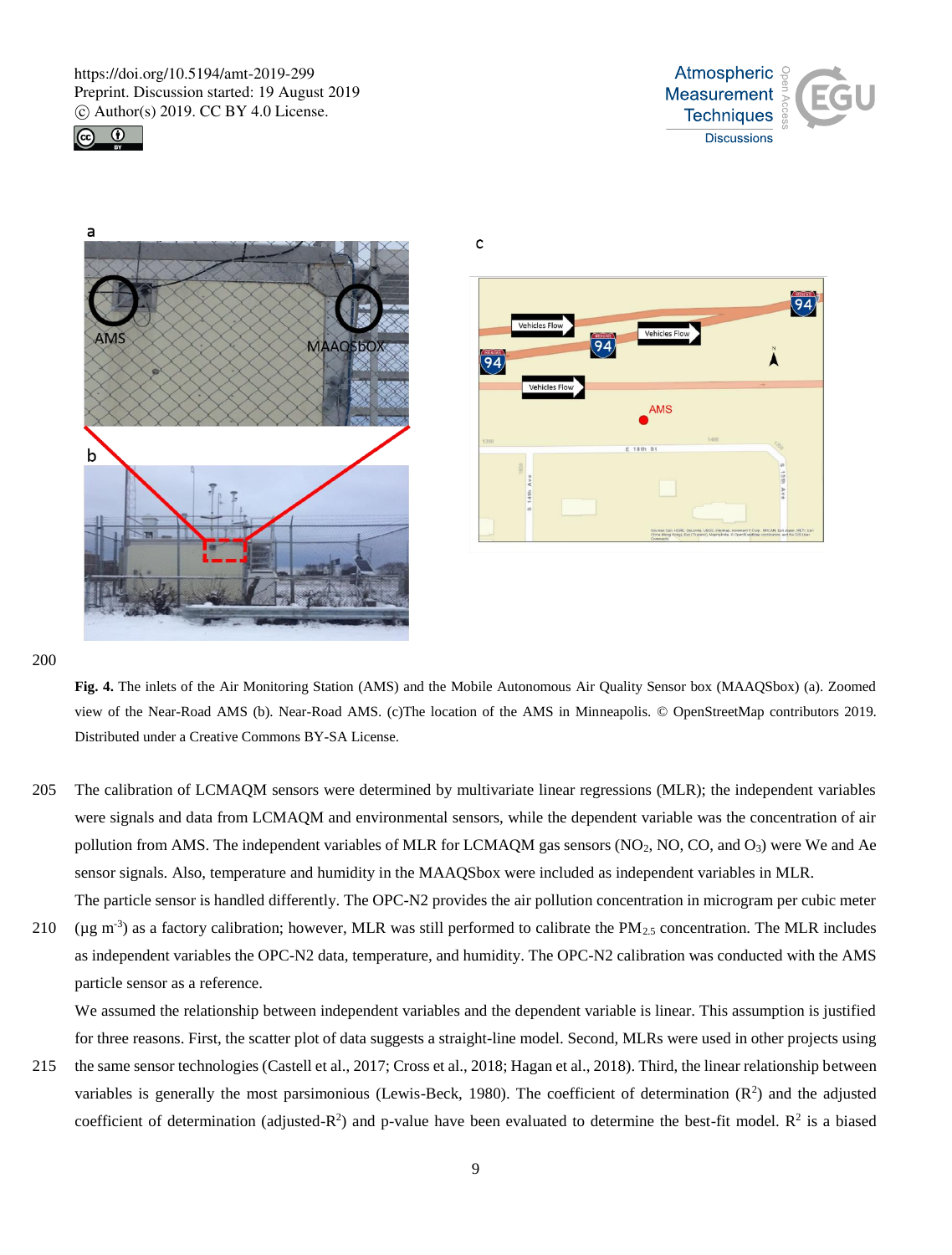



estimator that increases as independent variables are added to the model, the adjusted- $R^2$  reduces the bias (Ricci, 2010), allowing different models to be compared. The range of p-value is between zero and one. A low p-value  $(<0.05$ ) indicates that

220 a specific independent variable is meaningful for the best-fitted model. However, it does not provide information about the magnitude of the impact of a specific variable (Goodman, 2008).

The root-mean-square error (RMSE) is the root-mean of the square of the difference between the observed value (data from AMS) and the predicted value. The RMSE is a measurement of goodness of fit, lower RMSE means lower error or better fit of MLR. The regressions were performed in Matlab by minimizing the sum of the squared errors. The procedure to determine 225 the variables that is included in the best-fitted model for gas sensors is the following:

- 1. Perform a regression with the working electrode (We) and the auxiliary electrode (Ae) sensor signals.
	- 2. Perform a regression with the We and the Ae but including the data from temperature and humidity sensors.
	- 3. Compare the Adjusted-R2 of the both regressions.
	- 4. Evaluate the p-value of the temperature and humidity sensor data.
- 230 5. If the p-value is >0.05 and the Adjusted-R2 did not increase, the variable will be removed from the model, performing another regression.

There is a known cross-sensitivity of  $O_3$  and  $NO_2$  with the AlphaSense sensors (Spinelle et al., 2015; Mijiling et al., 2017; manufacturer guidelines) so  $O_3$  was included in the NO<sub>2</sub> calibration and NO<sub>2</sub> in the O<sub>3</sub> calibration. For PM2.5 best-fitted model, instead of the *We* and *Ae*, the concentration in  $\mu$ g m<sup>-3</sup> provided by the sensor is used.

## 235 **3. Results**

## **3.1 Models**

The Eqs. (2-6) listed below represent the best-fitted model for each sensor. CO and NO sensor models include the working and auxiliary electrodes, temperature, and humidity. The  $NO<sub>2</sub>$  and  $O<sub>3</sub>$  contain the working and auxiliary electrodes, temperature, and humidity, but also working and auxiliary electrodes of other sensors including the cross-sensitivity effect.

240 The OPC-N2 contains the sensor signal and temperature. The details of each model and the independent variables included are presented below.

$$
CO[ppm] = \beta_0 + \beta_1 * Wecosensor + \beta_2 \times Aecosensor + \beta_3 \times T^* + \beta_4 \times RH
$$
\n
$$
NO[ppb] = \beta_0 + \beta_1 * Wecosensor + \beta_2 \times Aevosensor + \beta_3 \times T^* + \beta_4 \times RH
$$
\n
$$
NO[ppb] = \beta_0 + \beta_1 * Wevoosensor + \beta_2 \times Aevoosensor + \beta_3 \times Weos sensor + \beta_4 \times Aeoosensor + \beta_5 \times T^* + \beta_6 \times RH
$$
\n
$$
10 \text{ (appb)} = \beta_0 + \beta_1 * Wevoosensor + \beta_2 \times Aevoosensor + \beta_3 \times Weos sensor + \beta_4 \times Aeoosensor + \beta_5 \times T^* + \beta_6 \times RH
$$

<sup>O</sup>3 [ppb]=β0<sup>+</sup>β1×WeO3sensor<sup>+</sup>β2×AeO3sensor<sup>+</sup>β3×WeNO2sensor<sup>+</sup>β4×AeNO2sensor<sup>+</sup>β5×T°+β6× RH(5)

$$
PM_{2.5} \left[ \text{ug } \text{m}^{-3} \right] = \beta_0 + \beta_1 \times OPC - N2 + \beta_2 \times T^{\circ}
$$
\n
$$
\tag{6}
$$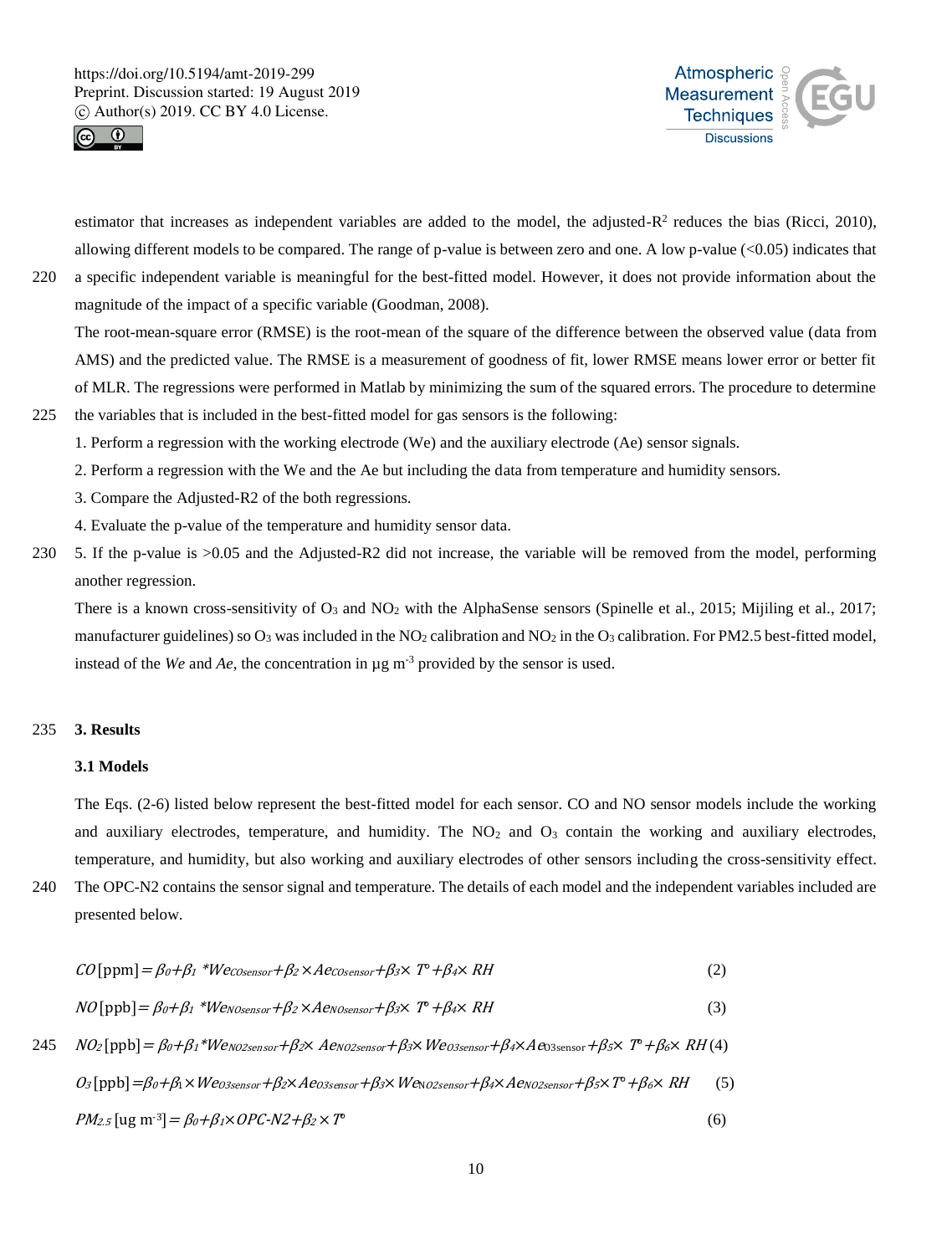260 **Table 1**





Where  $B_0$  is the intercept when all independent variables are zero,  $B_x$  is the regression coefficient, We is working electrode of 250 x sensor, *Ae* is auxiliary electrode of x sensor, *T°* is temperature in Celsius, and *RH* is relative humidity.

As shown in Table 1, the gas sensors correlate well measured data from the AMS, with  $R2 > 0.9$  for all but NO<sub>2</sub> which has  $R^2$  $= 0.81$ . The fit improved for all gas sensors when the temperature and humidity were included, lowering RMSE in all cases. The largest effect in RMSE due to inclusion of the temperature and humidity was in NO sensor, which was reduced from  $RMSE = 8.1$  to 3.4.

## 255

Table 1. Calibration results of B4 gas sensors and OPC-N2. The first column is the sensor air pollution; the second column is the number of samples in hours; the third is the coefficient of determination  $(R^2)$ ; the fourth is the root-mean-square error; the fifth and sixth columns are the R<sup>2</sup> adjusted without and with temperature and humidity respectively; and seventh is the average of the measurements of AMS.

| Sensor            | N   | $R^2$ | <b>RMSE</b> | $R^2$ Adj. | $R^2$ Adj.<br>$W/T^{\circ}$ and RH | Average         |
|-------------------|-----|-------|-------------|------------|------------------------------------|-----------------|
| $\rm CO$          | 154 | 0.957 | 0.0531      | 0.946      | 0.956                              | $0.37$ ppm      |
| NO                | 154 | 0.972 | 3.4         | 0.83       | 0.971                              | 19.5 ppb        |
| NO <sub>2</sub>   | 154 | 0.812 | 3.09        | 0.742      | 0.804                              | $14.6$ ppb      |
| $O_3$             | 154 | 0.947 | 2.24        | 0.928      | 0.945                              | 12.4 ppb        |
| PM <sub>2.5</sub> | 154 | 0.599 | 6.18        | 0.542      | 0.593                              | 5.2 ug $m^{-3}$ |

The adjusted- $R^2$  increased from 0.946 to 0.956 for CO; from 0.835 to 0.971 for NO; from 0.742 to 0.804 for NO<sub>2</sub>; from 0.928 265 to 0.945 for O3. Including the temperature and humidity data all the gas sensor models improved their capacity to predict the concentrations. The p-values of the temperature and humidity data for all gas sensor models are lower than 0.05. Thus, we can conclude that temperature and humidity are significant variables in the process of calculate the concentrations.

The PM<sub>2.5</sub> sensor had varied performance with an  $R^2 = 0.599$ . The PM<sub>2.5</sub> increased from 0.542 to 0.593 but only including temperature as new independent variable. The relative humidity was not included in the model because the p-value is higher 270 than 0.05.

Figs. 5(a-e) show the results of low-cost sensors and reference sensors for each species tested. The abscissa represents the time of measurements and ordinate represents the concentration of pollutant. In CO (Fig. 5(a)) the results present similar trends. The mean of the differences between AMS and MAAQSbox is 0.038 ppm for a mean CO concentration of 0.36 ppm. However,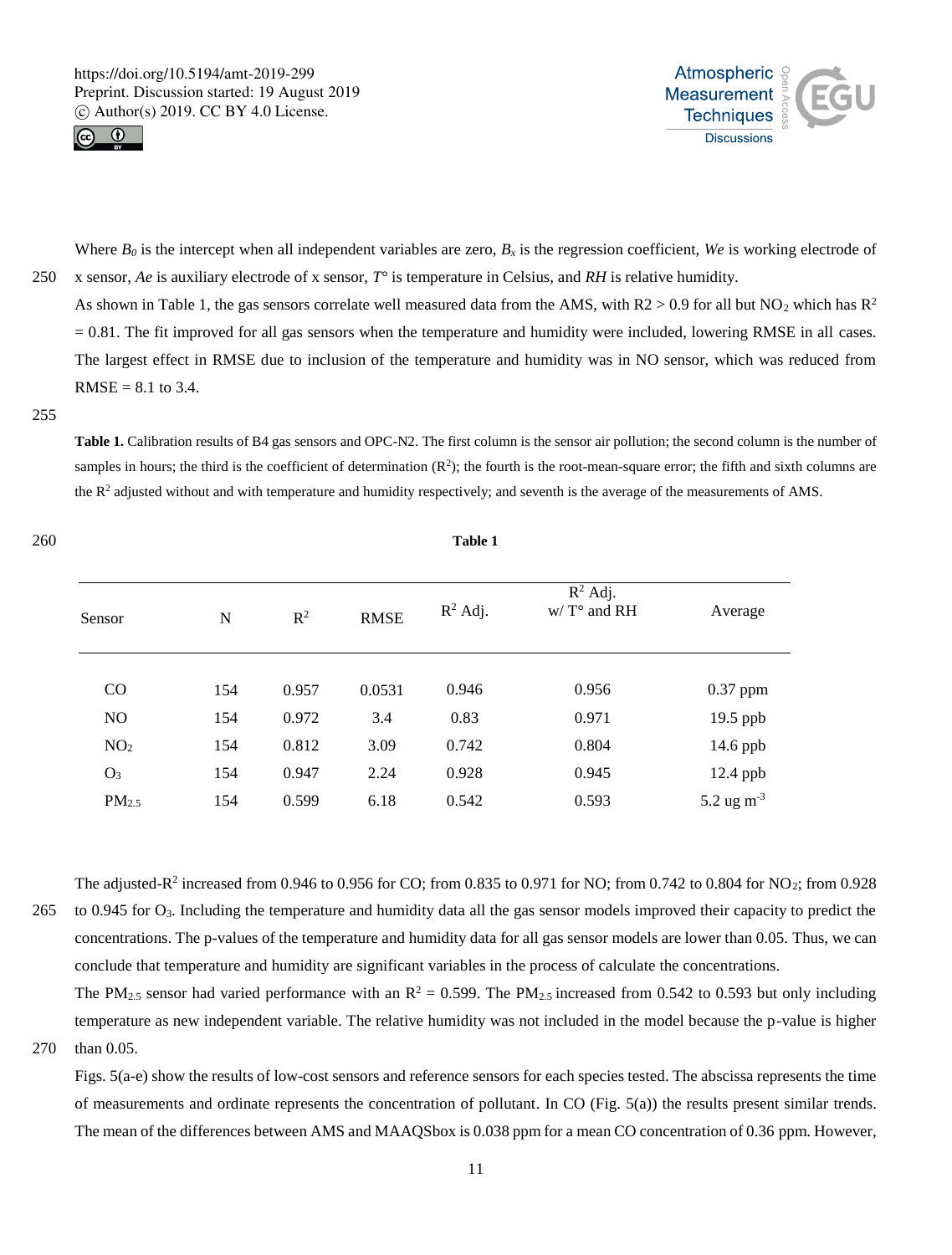



there are differences of  $\sim 0.1$  ppm during a few hours (12 data points) of the calibration, specifically at AMS concentrations 275 higher than 0.5 ppm. The one-hour average standard of EPA is 35 ppm; thus, the CO sensor measurements here were at concentrations far below the EPA standard, detecting reliably at concentrations down to 0.1 ppm. The NO (Fig. 5(b)) sensor and references also have a similar trend. There are twenty hourly averages where there were differences between ~5 ppb and 11 ppb at concentrations of  $\sim$ 1 ppb and concentrations higher than 30 ppb. This represents 13% of the sample. The NO<sub>2</sub> (Fig.  $5(c)$ ) is shown to have differences between  $\sim$ 5 ppb and 6 ppb. These differences are found at low, high, and average 280 concentrations. The mean of measured concentrations over our study window was 14.6 ppb while one-hour average EPA standard is 100 ppb. The  $O_3$  sensor and reference presents a similar trend. As is shown in Fig. 5(d), the  $O_3$  sensor is accurate in all levels of measured concentrations. The average of concentrations is 12.4 ppb while eight-hour average standard of EPA is 70 ppb. The PM<sub>2.5</sub> average of AMS measurements is 5.2  $\mu$ g m<sup>-3</sup> and average of the differences between AMS and MAAQSbox is 3  $\mu$ g m<sup>-3</sup>. The differences higher than 5  $\mu$ g m<sup>-3</sup> are found in AMS concentrations higher than 9  $\mu$ g m<sup>-3</sup> and 285 . Iower than 5  $\mu$ g m<sup>-3</sup>. It is important to mention that 8% of the data from AMS are negative concentrations suggesting possible issues with this instrument. As shown in Fig. 5 (e) the OPC-N2 does not track well the trends in the first fifty hours. During



**Fig. 5.** Mean hourly concentration of pollutants (a) CO, (b) NO, (c) NO<sub>2</sub>, (d) O<sub>3</sub>, and (e) PM<sub>2.5</sub> for measured AMS and MAAQSbox data 290 over 154 hours period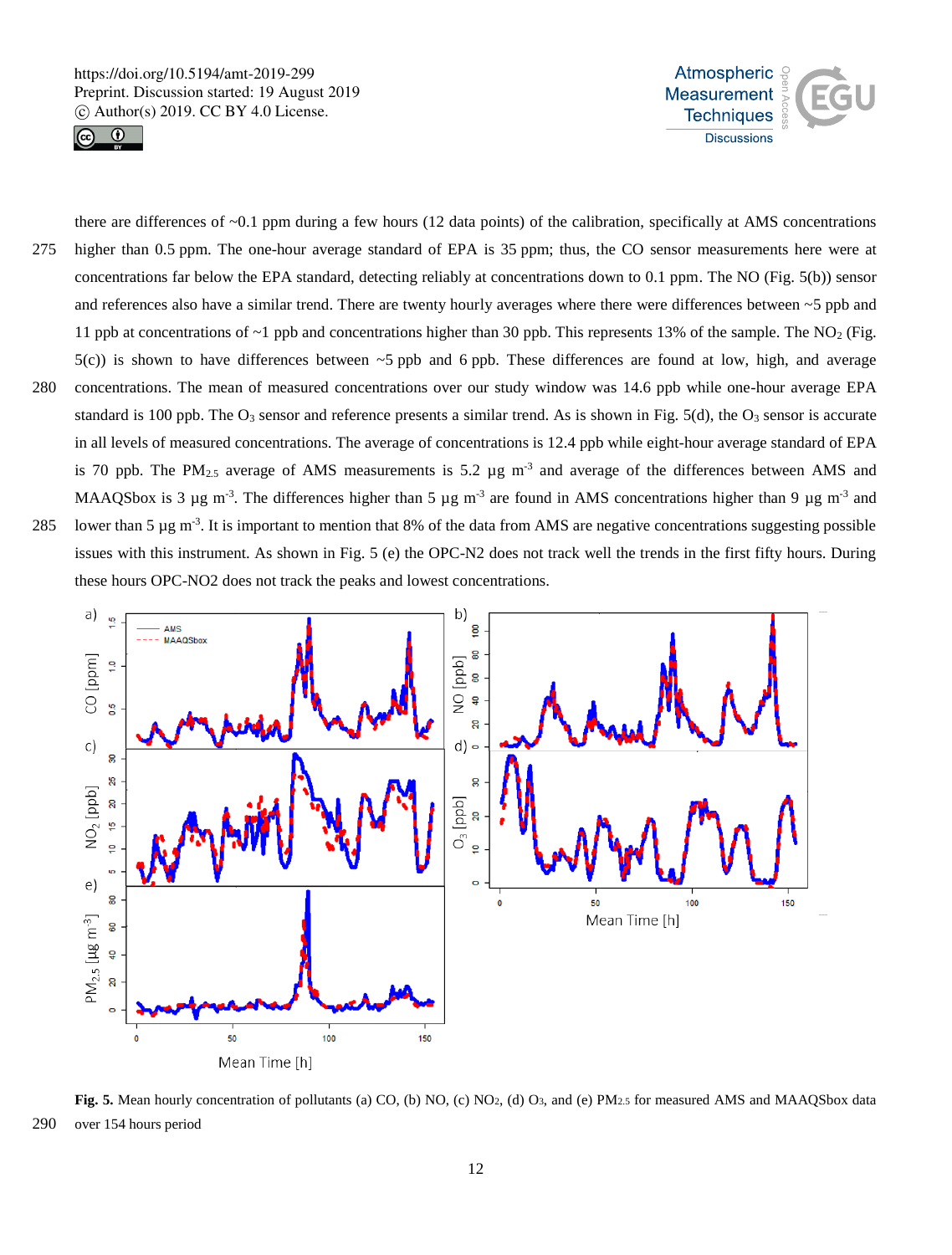



Figs. 6(a-e) are scatterplots where the ordinate is data from sensors (MAAQSbox) while abscissa represents the data from reference (AMS). CO (Fig. 6 (a)), NO (Fig. 6 (b)), and  $O_3$  (Fig. 6 (d)) present higher slope, which means better fit to the data 295 from AMS than the data for  $NO_2$  and  $OPC-$ N2. The slopes are 0.99, 0.98, and 0.95 for CO, NO, and  $O_3$  sensor respectively. The Fig. 6(c) shows the data for NO<sub>2</sub>. There is more scatter in the data compared to that from CO, NO, and O<sub>3</sub>. The slope of NO<sup>2</sup> is 0.79. The OPC-N2 data are presented in Fig. 6(e), which has the worst comparison between AMS and MAAQSbox data with a fit slope of 0.59. There are several outliers, especially in high concentrations. Removing the four highest concentrations (boxed) the slope improves to 0.71.

300

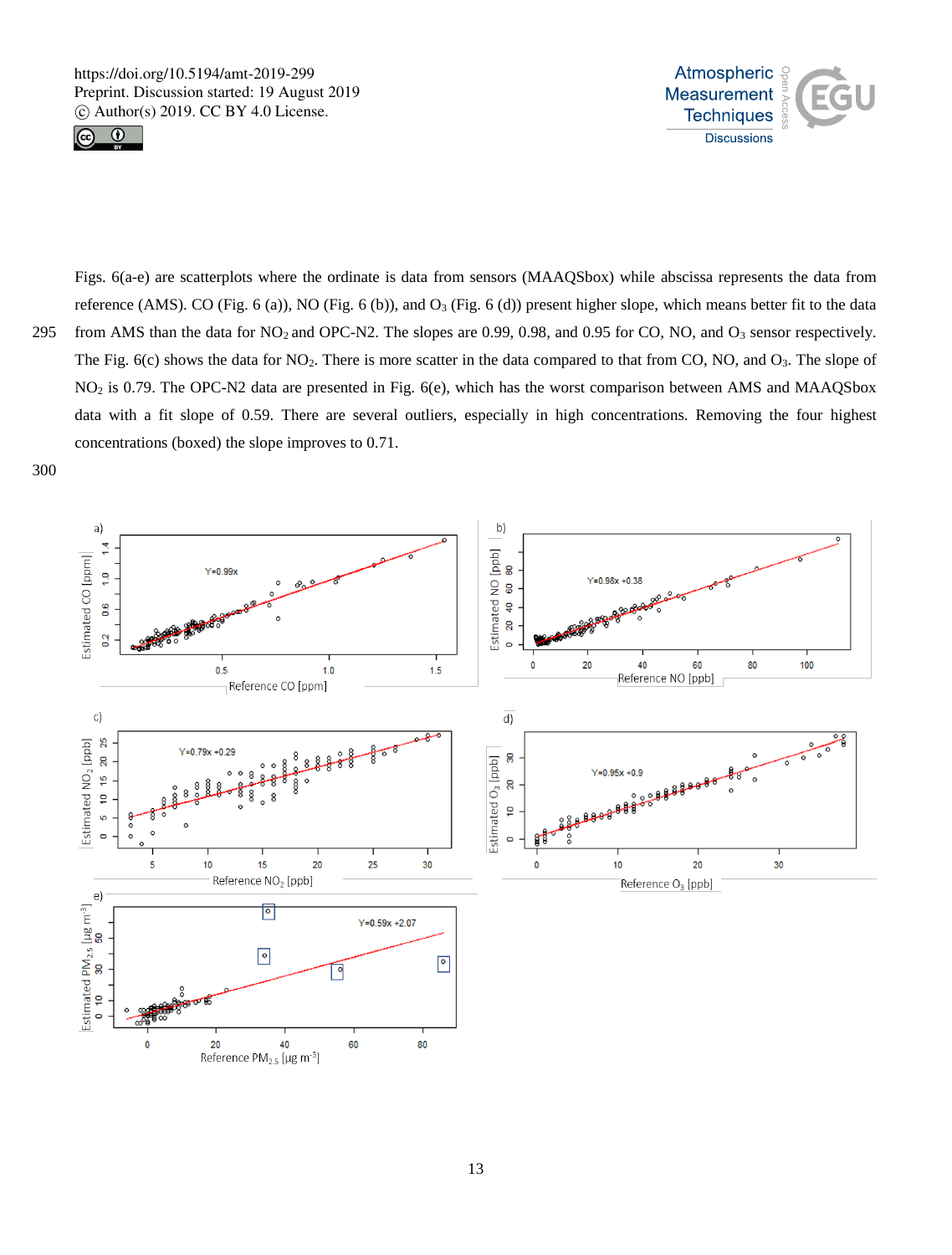



**Fig. 6.** Regression of pollutant concentrations for (a) CO, (b) NO, (c) NO<sub>2</sub>, (d) O<sub>3</sub>, and (e) PM<sub>2.5</sub> MAAQSbox relative to the AMS reference 305 monitors. The equation for each linear regression is provided.

## **4. Conclusions**

We evaluated low-cost CO, NO, NO<sub>2</sub>, O<sub>3</sub> B4 sensors, and OPC-N2 particle sensor, all of them produced by AlphaSense. The CO, NO, and O<sub>3</sub> sensors presented a high  $R^2$  (> 0.9), which shows good agreement with the fitted regression line. These values

310 are similar compared to other projects using the same technology. The NO<sub>2</sub> sensor presents an  $R^2 = 0.81$ , which is below that of the other B4 sensors. Poorer performances for NO<sub>2</sub> has also been reported by other researchers where  $R^2 = 0.4$ to 0.89 (Castell et al., 2017; Mijiling et al., 2017). The OPC-N2 shows an  $R^2 = 0.599$ . This result also is similar to other experiences using OPC-N2.

The commercially provided sensor B4 sensitivity and equation to convert outputs from volts to relevant units of pollution

- 315 concentration (ppm or ppb) did not provide agreement between measured and reference values. Use of the default manufacturer relations resulted in non-physical negative concentrations and larger gap between MAAQSbox and AMS data. In this context, building a model using MLR reduce the gap between sensors and AMS results. The temperature and relative humidity increase the  $R<sup>2</sup>$  of the all models, thus they must be included in the calculation of concentrations. The calibration in the field is highly recommended before conducting any measurements with these low-cost sensors, which have been shown to be affected by
- 320 temperature and relative humidity. The calibration must be conducted periodically because the sensitivity of sensor changes over time, which we anticipate to be  $\sim$ 3 months. With appropriate calibration and monitoring of sensor performance we conclude that the MAAQSbox sensing platform can achieve reliable ambient air quality measurements for most of the pollutants examined.

## 325 **Data availability**

The data from Air Monitoring Station (AMS) are available in AirNow www.airnowtech.org. The data of the Low-cost sensors are available from Andres Gonzalez (gonza817@umn.edu)

## 330 **Author contributions**

AA, AB, and JS designed the MAAQSbox. The calibration in the field was designed by AA and DK and conducted by AA. AA performed the data analysis while the manuscript was prepared with contributions from all co-authors.

#### 335 **Competing interests**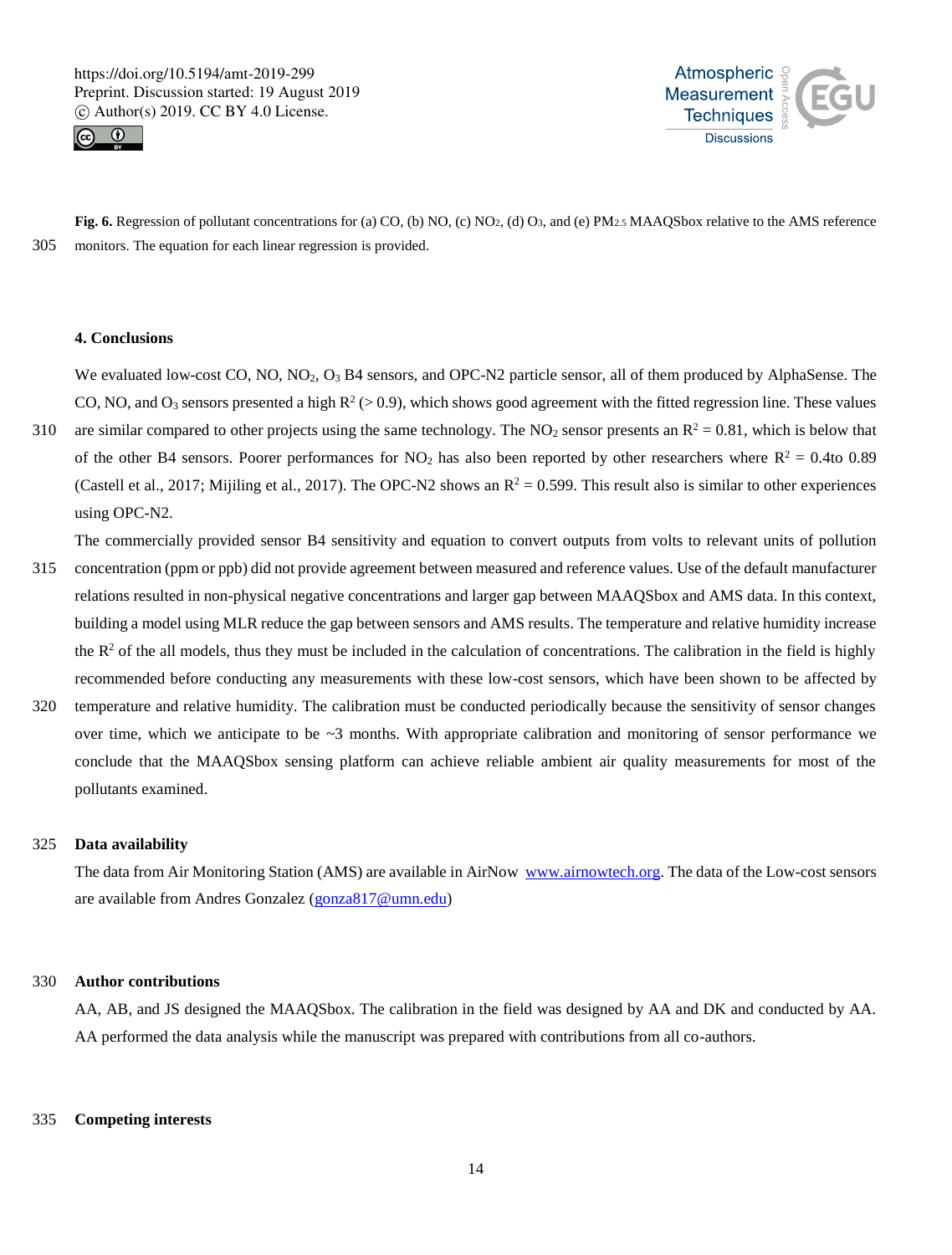



The authors declare that they have no conflict of interest.

## 340 **Disclaimer**

Reference herein to any specific commercial product, process, or service by trade name, trademark, manufacturer, or otherwise does not constitute or imply its endorsement or recommendation by the authors.

## **Acknowledgments**

345 This research is supported by University of Minnesota Institute on the Environment. We thank our colleagues from the Department of Civil, Environmental, and Geo- Engineering and the Department of Mechanical Engineering, specially Mugurel Turos and Bernard Olson. We would like also thank Minnesota Pollution Control Agency for allowing us to install our MAAQSbox in their AMS and Matt Robertson (MSU Mankato student) for assisting in the design and fabrication of the flow cell apparatus.

## 350 **References**

Afshar-Mohajer, N., Zuidema, C., Sousan, S., Hallett, L., Tatum, M., Rule, A. M., ... & Koehler, K. (2018). Evaluation of lowcost electro-chemical sensors for environmental monitoring of ozone, nitrogen dioxide, and carbon monoxide. Journal of occupational and environmental hygiene, 15(2), 87-98.

AlphaSense (2015). User Manual: OPC-N2 Optical Particle Counter, 072-0300. (3)

355 AlphaSense (2016). Individual Sensor Board (ISB) AlphaSense B4 4-Electrode Gas Sensor. AlphaSense,http://www.alphasense.com/WEB1213/wp-content/uploads/2013/07/AAN\_104.pdf, Last Access: 16 October 2018.

Apte, J. S., Messier, K. P., Gani, S., Brauer, M., Kirchstetter, T. W., Lunden, M. M., ... & Hamburg, S. P. (2017). Highresolution air pollution mapping with Google street view cars: exploiting big data. Environmental Science & Technology,

360 51(12), 6999-7008.

Arceo, E., Hanna, R., & Oliva, P. (2016). Does the effect of pollution on infant mortality differ between developing and developed countries? Evidence from Mexico City. The Economic Journal, 126(591), 257-280.

Baron, R., & Saffell, J. (2017). Amperometric gas sensors as a low cost emerging technology platform for air quality monitoring applications: a review. ACS sensors, 2(11), 1553-1566.

365 California Environmental Health Tracking Program ,http://www.cehtp.org/faq/air/air\_quality\_measures\_and\_limitations , Last Access: 5 November 2017.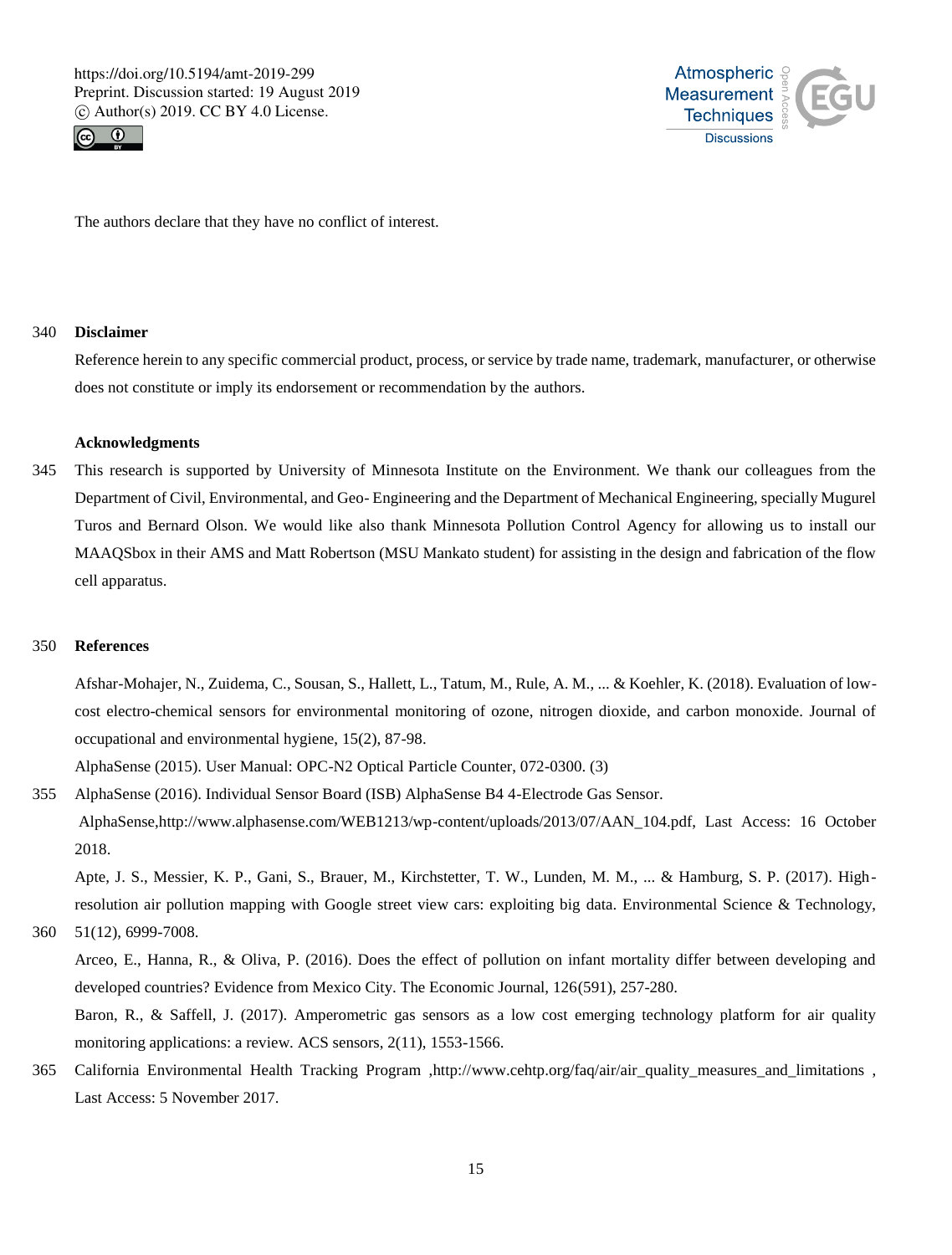



Casey, J. G., Ortega, J., Coffey, E., & Hannigan, M. (2018). Low-cost measurement techniques to characterize the influence of home heating fuel on carbon monoxide in Navajo homes. Science of the Total Environment, 625, 608-618. Castell, N., Dauge, F. R., Schneider, P., Vogt, M., Lerner, U., Fishbain, B., ... & Bartonova, A. (2017). Can commercial low-

370 cost sensor platforms contribute to air quality monitoring and exposure estimates? Environment international, 99, 293-302. Castell, N., Liu, H., Kobernus, M., Berre, A. J., Noll, J., Cagatay, E., & Gangdal, R. (2014). Mobile technologies and personalized environmental information for supporting sustainable mobility in Oslo: The Citi-Sense-MOB approach. In EnviroInfo (pp. 699-706).

Cross, E., Williams, L., Lewis, D., Magoon, G., Onasch, T., Kaminsky, M., Worsnop, D., and Jayne, J. Use of electrochemical

- 375 sensors for measurement of air pollution: correcting interference response and validating measurements. Atmos. Meas. Tech., 10, (2017) 3575–3588, https://doi.org/10.5194/amt-10-3575-2017, 2017. Dockery, D. W., Pope, C. A., Xu, X., Spengler, J. D., Ware, J. H., Fay, M. E., ... & Speizer, F. E. (1993). An association between air pollution and mortality in six US cities. New England journal of medicine, 329(24), 1753-1759. EPA,https://www.epa.gov/sites/production/files/201609/documents/evaluation of ozone concentrations.pdf , Last Access:
- 380 25 October 2018. Fishbain, B., Lerner, U., Castell, N., Cole-Hunter, T., Popoola, O., Broday, D. M., ... & Jones, R. L. (2017). An evaluation tool kit of air quality micro-sensing units. Science of The Total Environment, 575, 639-648. Goodman, S. (2008, July). A dirty dozen: twelve p-value misconceptions. In Seminars in hematology (Vol. 45, No. 3, pp. 135- 140). WB Saunders.
- 385 Hagan, D. H., Isaacman-VanWertz, G., Franklin, J. P., Wallace, L. M., Kocar, B. D., Heald, C. L., & Kroll, J. H. (2018). Calibration and assessment of electrochemical air quality sensors by co-location with regulatory-grade instruments. Larson, T., Gould, T., Riley, E. A., Austin, E., Fintzi, J., Sheppard, L., ... & Simpson, C. (2017). Ambient air quality measurements from a continuously moving mobile platform: Estimation of area-wide, fuel-based, mobile source emission factors using absolute principal component scores. Atmospheric Environment, 152, 201-211.
- 390 Lelieveld, J., Evans, J. S., Fnais, M., Giannadaki, D., & Pozzer, A. (2015). The contribution of outdoor air pollution sources to premature mortality on a global scale. Nature, 525(7569), 367. Lim, S. S., Vos, T., Flaxman, A. D., Danaei, G., Shibuya, K., Adair-Rohani, H., ... & Aryee, M. (2012). A comparative risk assessment of burden of disease and injury attributable to 67 risk factors and risk factor clusters in 21 regions, 1990–2010: a systematic analysis for the Global Burden of Disease Study 2010. The lancet, 380(9859), 2224-2260.
- 395 Mijling, B., Jiang, Q., de Jonge, D., & Bocconi, S. (2017). Practical field calibration of electrochemical NO2 sensors for urban air quality applications. OpenSense.(2014) Available online: http://opensense.epfl.ch/wiki/index.php/OpenSense\_2.html (accessed on 30 October 2018).

Penza, M., Suriano, D., Pfister, V., Prato, M., & Cassano, G. (2017). Urban Air Quality Monitoring with Networked Low-400 Cost Sensor-Systems. In Multidisciplinary Digital Publishing Institute Proceedings (Vol. 1, No. 4, p. 573).